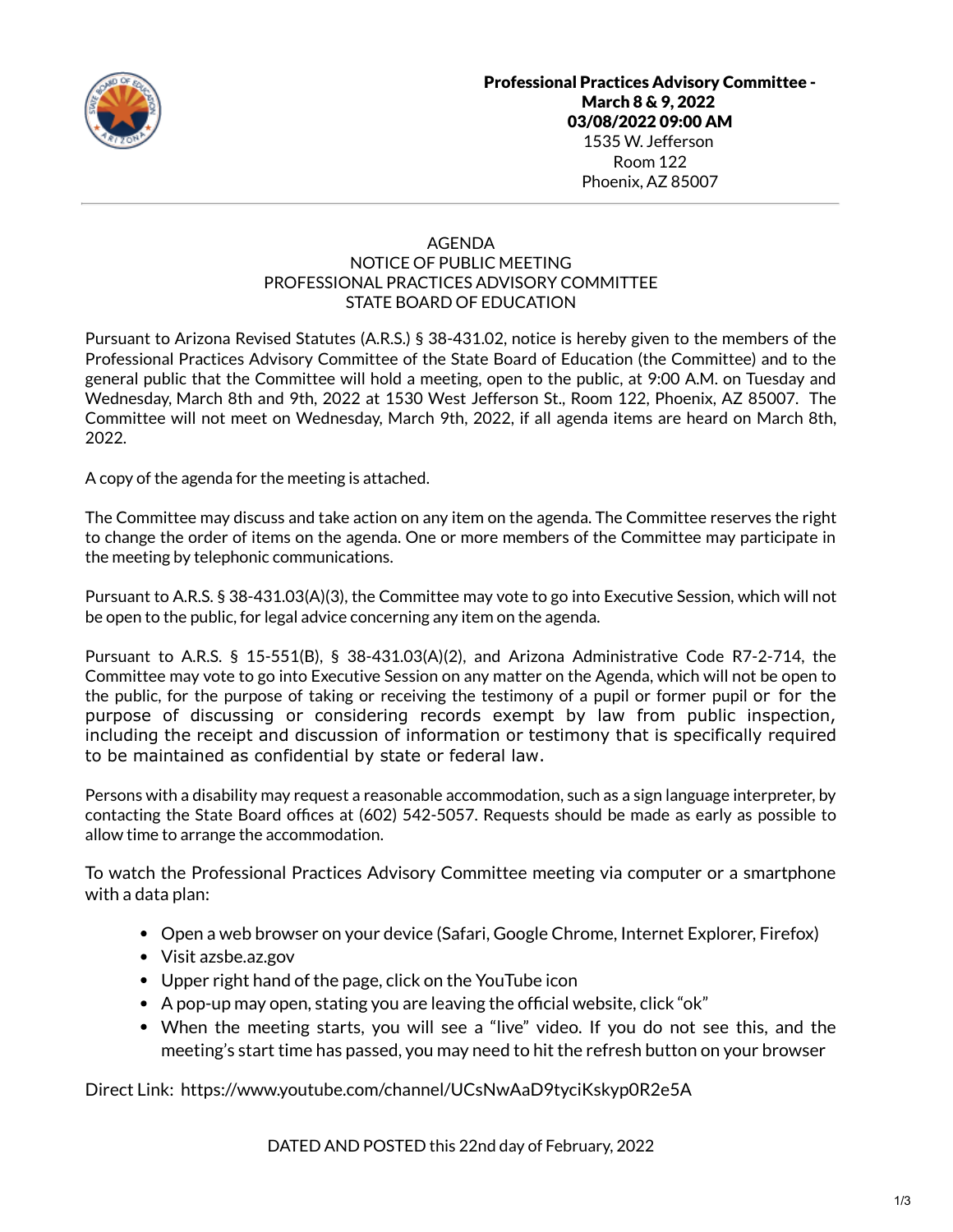by:

Alicia Williams, Executive Director

State Board of Education

(602) 542-5057

# A. Call to Order and Roll Call

### B. Hearing on Application for Certification

- 1. Arizona State Board of Education v. Thomas Hathaway, Case no. C-2021-012263R
	- a. Arizona State Board of Education v. Thomas Hathaway, Case no. C-2021-012263R Supporting **Documents**

#### C. Hearing on Complaint and Application for Certification

- 1. Arizona State Board of Education v. Jenny Bolton, Case no. C-2021-011137 and C-2021-011978R
	- a. Arizona State Board of Education v. Jenny Bolton, Case no. C-2021-011137 and C-2021-011978R-Supporting Documents

### D. Hearing on Complaint

- 1. Arizona State Board of Education v. Raquel Burton, Case no. C-2020-000531
	- a. Arizona State Board of Education v. Raquel Burton, Case no. C-2020-000531- Supporting Documents
- 2. Arizona State Board of Education v. Niki K. Crandall, Case no. C-2020-002326
	- a. Arizona State Board of Education v. Niki K. Crandall, Case no. C-2020-002326 Supporting Documents Only
- 3. Arizona State Board of Education v. Lindsey Gordon, Case no. C-2020-002333
	- a. Arizona State Board of Education v. Lindsey Gordon, Case no. C-2020-002333 Supporting **Documents**
- 4. Arizona State Board of Education v. Diane Gutierrez, Case no. C-2020-000708
	- a. Arizona State Board of Education v. Diane Gutierrez, Case no. C-2020-000708 Supporting Documents Only